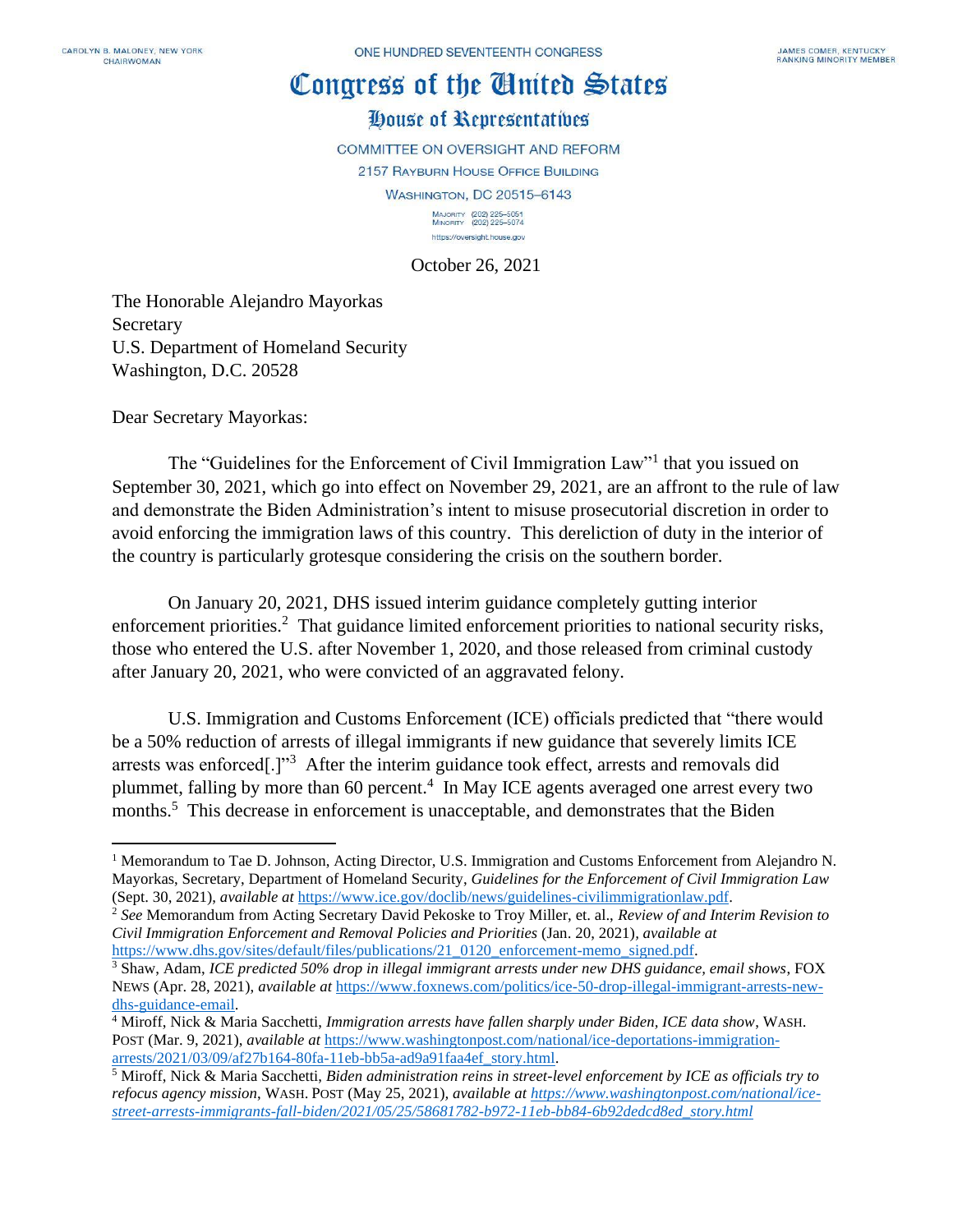Secretary Mayorkas October 26, 2021 Page 2 of 3

Administration does not intend to use the resources appropriated by Congress to duly enforce the law.

Unfortunately, the final guidance – to the extent which it can be understood without defining many of the vague terms it uses – appears to be even more restrictive than the interim guidance. Immigration officers are now prohibited from taking enforcement action against a removable alien, even public safety threats, without first conducting a "complicated" analysis requiring additional "investigative work" to elucidate information on a variety of factors – none of which have any bearing on the legal question of whether an alien is amenable to be charged as removable in immigration proceedings. This intentional imposition of bureaucratic red tape will most likely lead to an even greater decrease in enforcement actions.

The Biden Administration's policies have already created a crisis at our border, and the final enforcement guidelines will now exacerbate this crisis. Your direction to ICE not to enforce immigration law, except in very limited circumstances and after expending substantial resources investigating extraneous information will only serve as an additional pull factor that will lead to even more illegal immigration into the United States. And rightly so, because under your direction, illegal border crossers know that they will not face consequences if they are released into the United States.

To assist the Republicans on the Committee on Oversight and Reform in understanding why this policy was necessary and how it will be implemented, please provide the following documents and information, covering the time period January 20, 2021, to the present unless otherwise noted, no later than November 9, 2021:

- 1. The names of all outside organizations that were consulted during the development of the September 30, 2021 guidelines.
- 2. All correspondence with outside organizations regarding the development of the January 20, 2021, and September 30, 202l guidelines.
- 3. Any analysis conducted by ICE or any other DHS component regarding the impact that the January 20, 2021, and September 30, 2021 guidelines will have on enforcement operations.
- 4. All documents and correspondence explaining the definitions of non-statutory terms used in the January 20, 2021, and September 30, 2021 guidelines.
- 5. All guidance or training materials provided to ICE Enforcement and Removal Operations officers or ICE Office of the Principal Legal Advisor attorneys interpreting the January 20, 2021, and September 30, 2021 guidelines.